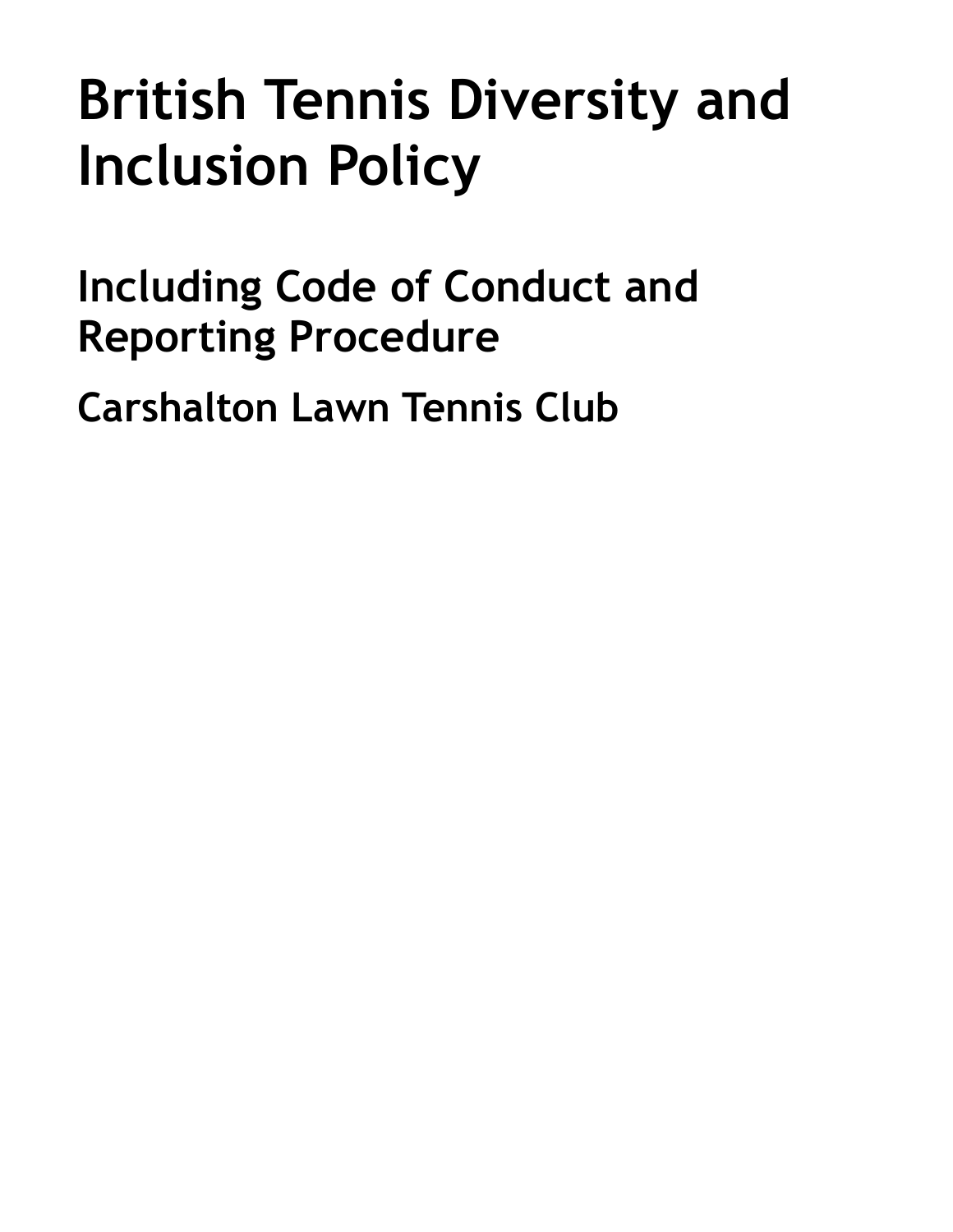# **Concern Reporting Procedure**

Anyone who has concerns that they or someone else is being discriminated against or has been a victim of discriminatory language or behaviour should:

| <b>Respond</b> | Listen carefully to what the person is telling you. Do not interrupt; keep questions to a<br>minimum; do not promise to keep the information secret                                                                                                                                                                                                                                                                                                                          |                                                                                                                                                                                                                                                                                                                                                                                                                                                                                                                                                                                                                                                                                       |
|----------------|------------------------------------------------------------------------------------------------------------------------------------------------------------------------------------------------------------------------------------------------------------------------------------------------------------------------------------------------------------------------------------------------------------------------------------------------------------------------------|---------------------------------------------------------------------------------------------------------------------------------------------------------------------------------------------------------------------------------------------------------------------------------------------------------------------------------------------------------------------------------------------------------------------------------------------------------------------------------------------------------------------------------------------------------------------------------------------------------------------------------------------------------------------------------------|
| <b>Refer</b>   | Is someone in immediate danger?<br><b>YES</b><br>Call the police (999)<br><b>THEN</b>                                                                                                                                                                                                                                                                                                                                                                                        | <b>NO</b><br>Talk to the club's Welfare Officer in confidence<br>Eileen Nutting 0208 643 1147 or 07731665277<br>Email eileennutting@hotmail.co.uk; Talk to the<br>LTA Safeguarding Team * (020 8487 7000) as<br>soon as possible [Mon-Fri, 9am-5pm]. If the<br>Safeguarding Team is unavailable and you want<br>advice before the next working day, call the<br>NSPCC (0808 800 5000) or Parent Line Scotland<br>(0800 028 2233) if your concerns is about a<br>child.<br>If your concern us about an adult ask them for<br>details of your Local Authority Adult Social<br>Care Services.<br>Hate crime can alternatively be reported<br>through True Vision at www.report-it.org.uk |
| <b>Record</b>  | Write an objective account of your concerns immediately using the Reporting a<br>Concern Form found on the safeguarding page. Send it to the Safeguarding Team<br>within 48 hours of the concern/disclosure (safeguarding@lta.org.uk)<br>Handling a concern/disclosure can be emotionally difficult. If you would like to talk to<br>someone after making a concern/disclosure, contact the LTA Safeguarding Team by<br>phone 020 8487 7000 or email safeguarding@lta.org.uk |                                                                                                                                                                                                                                                                                                                                                                                                                                                                                                                                                                                                                                                                                       |

Tennis Wales Safeguarding Lead (029 2046 3335) Tennis Scotland Safeguarding Lead (0131 444 4154).

(See appendix C for more details on what to do if a disclosure from a child or adult at risk is made to you)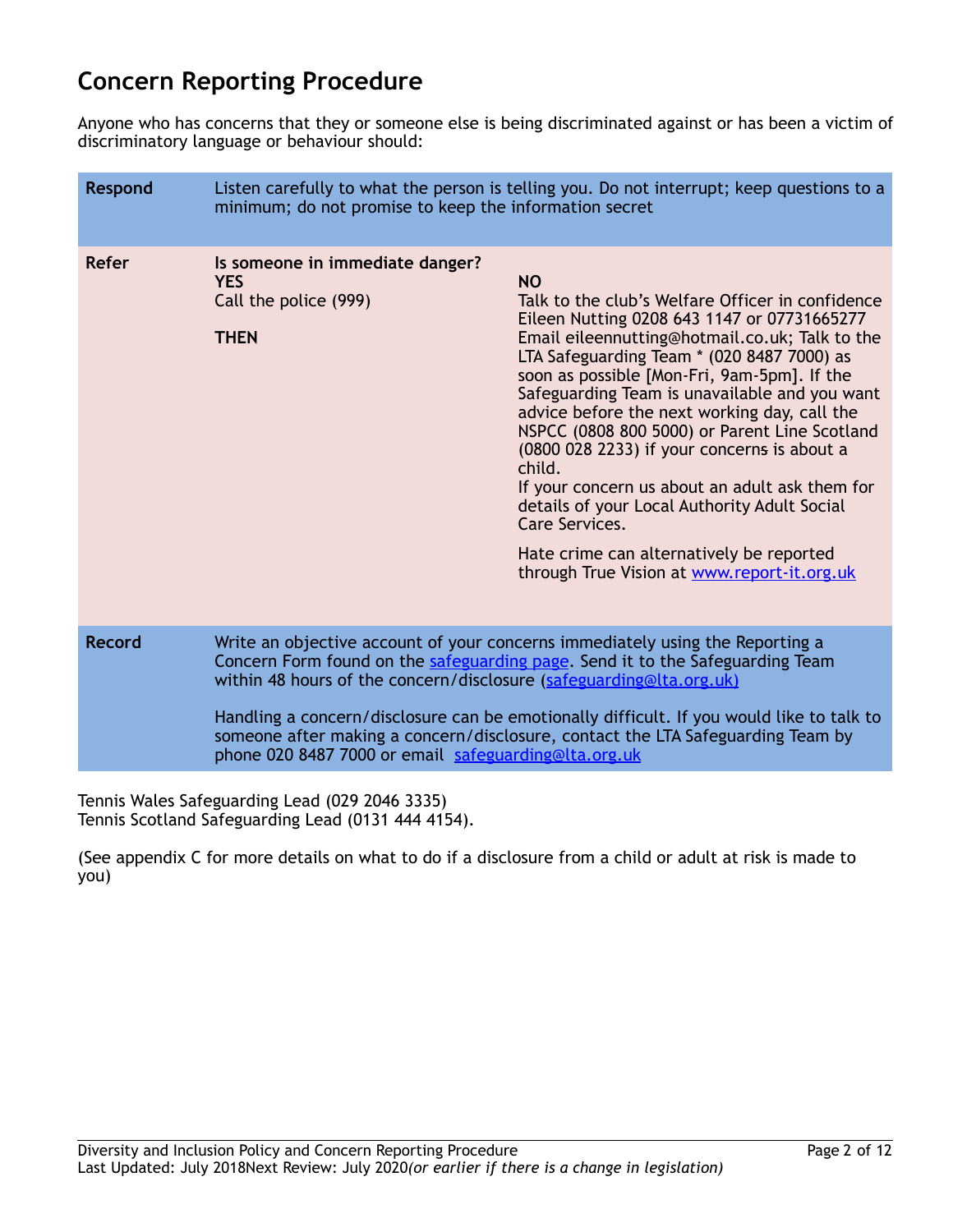# **Diversity and Inclusion in Carshalton Lawn Tennis Club**

This Policy sets out our commitment and includes our Safe and Inclusive Standards, Code of Conduct (page 8) and Reporting Procedure (page 2) and it supports our overall aims for diversity and inclusion that are to ensure that:

- Tennis is diverse and inclusive
- Diversity and inclusion are embedded in our club's culture and our behaviours
- We create a culture where inclusive leadership thrives
- We take a proactive approach using positive action to ensure that communities and individuals are valued and able to achieve their full potential.

To achieve these aims we believe that everyone involved in Tennis has a vital role to play in promoting diversity and inclusion and we ask everyone to become Safe and Inclusive Tennis Champions – proactively promoting Safe and Inclusive tennis and taking action against all forms of discrimination.

We are proud to have a Diversity and Inclusion Policy that demonstrates our commitment to making tennis diverse and inclusive. The commitment to Diversity and Inclusion is upheld by all - Lawn Tennis Association (LTA), Tennis Scotland, Tennis Wales and the Tennis Foundation.

These commitments are fully supported by the Carshalton Lawn Tennis Committee.

Together we can make a positive difference to people from different backgrounds to participate in Tennis at our club.

Thank you.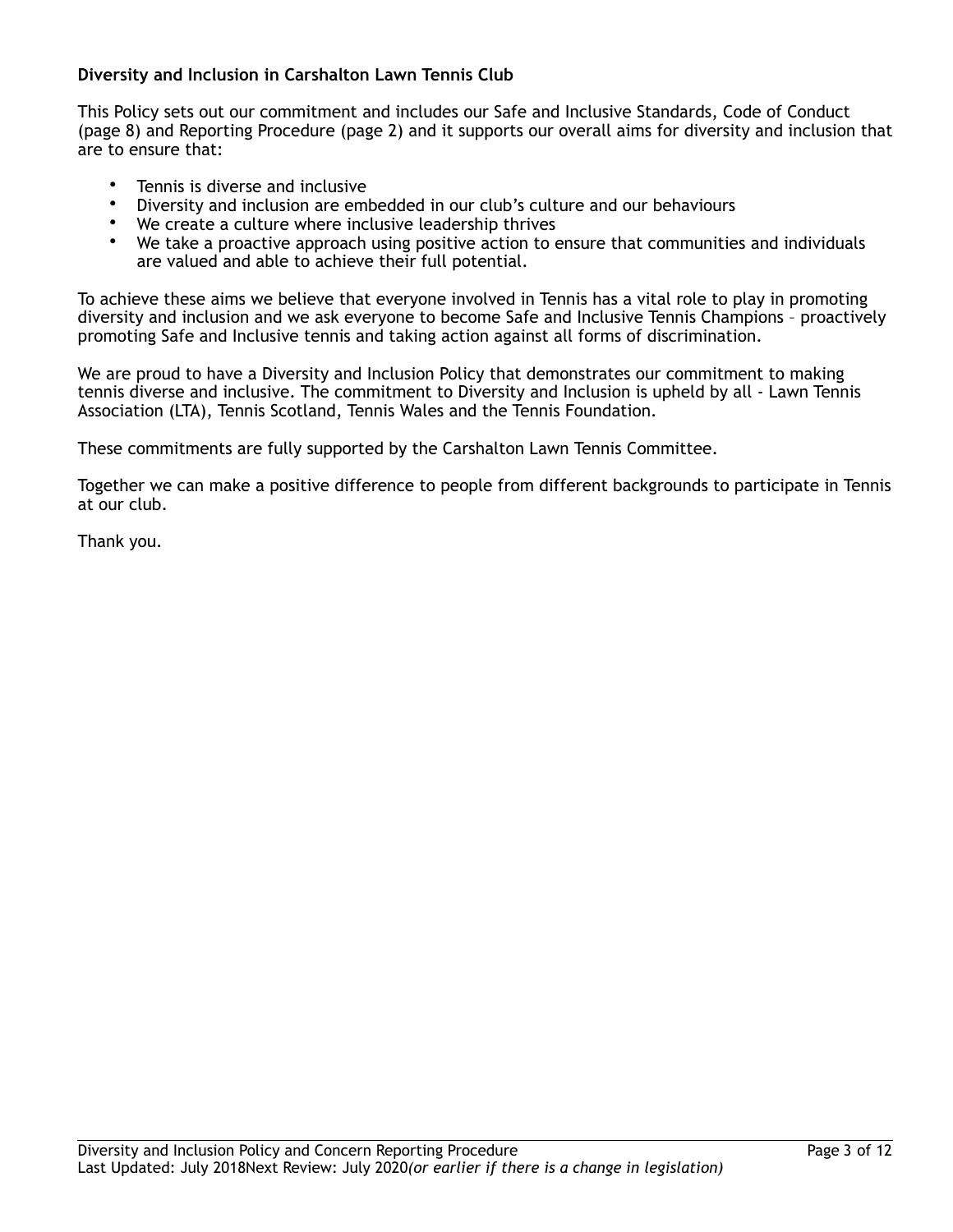## **Diversity and Inclusion Policy**

#### **1. Policy Statement**

This Diversity and Inclusion Policy, Standards, Code of Conduct and Reporting Procedure are applicable to **Carshalton Lawn Tennis Club** and is based on similar policies of:

- The Lawn Tennis Association (LTA)
- Tennis Scotland
- Tennis Wales
- The Tennis Foundation.

As a club we contribute actively to enable more people to play tennis more often, in a manner that it is safe, inclusive, and fair. This applies regardless of a person's age, disability, gender reassignment status, sex, marital or civil partnership status, pregnancy or maternity, race, sex, sexual orientation, religion, race or sexual orientation, socio-economic status or any other background.

We recognise that many concerns and/or disclosures may have both safeguarding and diversity and inclusion elements to them. This policy reflects this through its reporting procedures, which replicate the safeguarding concern reporting procedures.

This Policy strives to minimise risk and support our venue, programmes, events and individuals to deliver and experience a positive tennis experience for everyone. The Reporting Procedures in page 2 outlines how to respond to safeguarding or discrimination concerns/disclosures.

#### **2. Use of Terminology**

We have adopted the following definitions to explain our approach to diversity and inclusion in tennis:

**Discrimination** – treating someone in a less favourable way and causing them harm, because of their age, disability, gender reassignment, marriage or civil partnership, pregnancy or maternity, race, religion or belief, sex or sexual orientation

**Diversity** – acknowledging, celebrating and respecting the differences between groups of people and between individuals. We will work to ensure that people can be assured of an environment in which their rights, dignity and individual worth are respected, and in particular that they are able to enjoy their sport without the threat of intimidation, victimisation, harassment or abuse.

**Harassment** – unwanted conduct related to a relevant protected characteristic, which has the purpose or effect of violating an individual's dignity or creating and intimidating, hostile, degrading, humiliating or offensive environment for that individual or creates an intimidating, hostile, degrading, humiliating or offensive environment. The focus is on the perception of the complainant not the intent of the perpetrator. Employees can complain of behaviour they find offensive even if it is not directed at them.

**Inclusion** – ensuring that tennis is equally accessible to any member of the community so they can be fully involved in whatever capacity they choose; and that they are supported to achieve their potential in any capacity e.g. player, employee, volunteer, coach or official. We will work to ensure that people have a genuine and equal opportunity to participate to the full extent of their own ambitions and abilities, that they feel respected and valued and are not singled out, with regard to their age, disability, gender reassignment status, sex, marital or civil partnership status, pregnancy or maternity, race, sex, sexual orientation, religion, race or sexual orientation, socio-economic status or any other background.

**Positive action** – Carshalton Lawn Tennis Club is committed to taking positive steps to counteract the effects of physical or cultural barriers – whether real or perceived – that restrict the opportunity for all sections of the community to participate equally and fully. We will ensure that we institute, support or contribute to appropriate measures or initiatives that enable access to tennis and participation in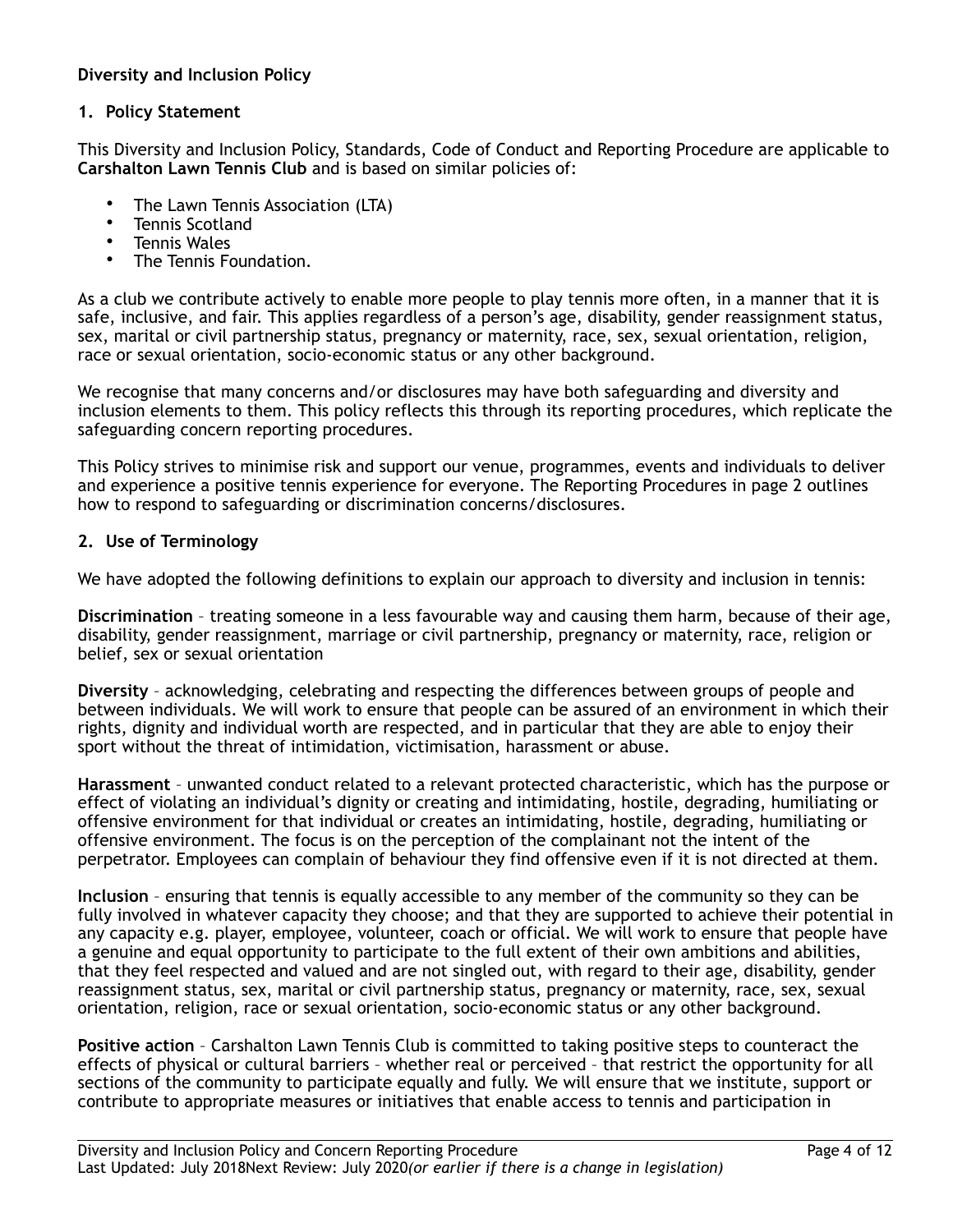associated activities by people from any group that is under-represented in tennis or has difficulty accessing it and that they can do so with dignity or without being singled out.

(See Appendix A for full glossary of terms)

#### **3. Scope**

Carshalton Lawn Tennis Club has direct safe and inclusive responsibility for:

- Staff, consultants, coaches and officials they employ;
- Volunteers, including board members and councillors they recruit;
- Venues they own;
- Events and programmes they run; and
- Ensuring all accreditation requirements are met by accredited coaches, officials and venues.

We recommend and support the development of good diversity and inclusion practice to:

- Accredited coaches, officials and venues;
- Players, parents and carers;
- Volunteers recruited by other organisations;
- Venues hired by or on our behalf
- Club Events.

This Policy is in line with national legislation (see appendix B for details of the relevant legislation) and applicable to our club, specifically to every person and place that we have direct safe and inclusive responsibility for.

#### **4. Responsibility for implementation of the Diversity and Inclusion Policy**

#### **Diversity and inclusion is everyone's responsibility: not responding to discriminatory or unacceptable language and behaviour is not an option.**

- The club's Committee and Chair have overall accountability for this Policy and Reporting Procedure, for being the strategic lead on diversity and inclusion and for ensuring compliance with the relevant legislation (see Appendix for details).
- The club's chair John Prince and Welfare Officer Eileen Nutting have overall responsibility for implementation of the policy.
- The Chair and Welfare Officer of the club are responsible for updating this Policy and Reporting Procedure in line with legislative and organisational developments; and develop a strategic and proactive approach to diversity and inclusion and respond to discrimination concerns.
- The Club's Welfare Officer Eileen Nutting is responsible for supporting the club to identify where diversity and inclusion support is required; to implement safe and inclusive procedures; promote diversity and inclusion principles, including the Safeguarding and Reporting Procedure, to all the venues they manage, programmes, events and individuals including players, parents and carers.
- All staff, consultants, coaches, officials and volunteers involved in tennis are responsible for raising diversity and inclusion concerns with the club's Welfare Officer to start with; then the Safe and Inclusive Tennis team if applicable, as outlined in the Reporting Procedure.
- Players, parents and guardians are responsible for upholding the Code of Conduct and Reporting Procedure.
- The Carshalton Lawn Tennis Club committed to:
	- $\circ$  formally adopt this policy,
	- $\circ$  take steps to ensure that our committee, members, participants and volunteers behave in accordance with the policy, including where appropriate taking disciplinary action under our constitution;
	- $\circ$  ensure that access to membership as well as access to participation is open and inclusive;
	- $\circ$  publish accurate information about the location and accessibility of our facilities; and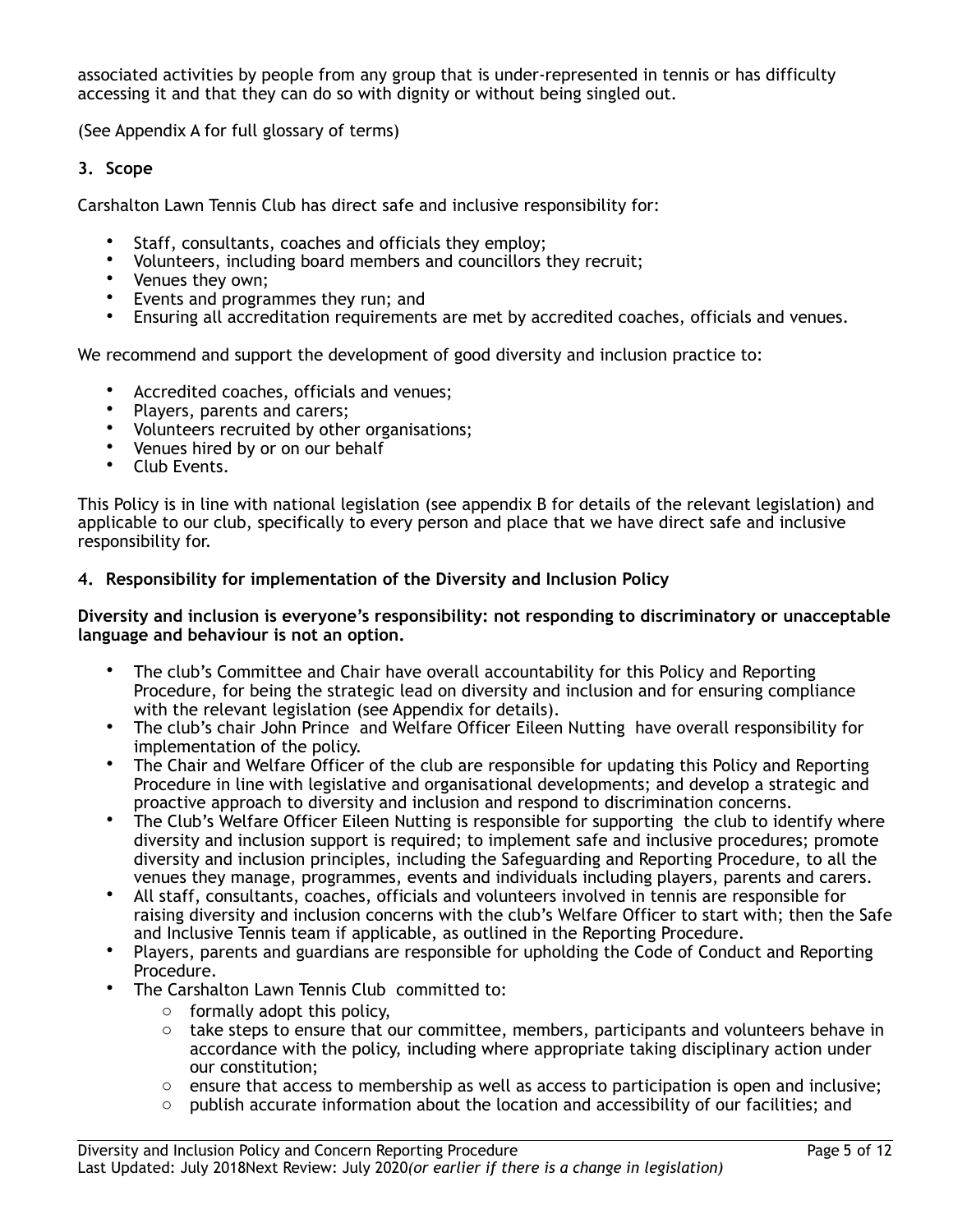$\circ$  support measures and initiatives that British Tennis may institute or take part in to advance the aims of this policy as part of our commitment to our LTA membership.

Where there is a diversity and inclusion concern/disclosure:

• The individual who is told about, hears, or is made aware of the concern/disclosure is responsible for following the [Concern Reporting Procedure](#page-0-0) above

#### **5. Breaches of the Diversity and Inclusion Policy, Standards, Code of Conduct and Reporting Procedure**

Where there are concerns that diversity and inclusion good practice has not been followed, all staff are encouraged to follow the club's whistleblowing policy; consultants, coaches, officials, volunteers and players are encouraged to:

1. Complain directly to the person or organisation and seek resolution. In the first instance, this can often resolve many disputes or concerns.

2. If required, you can contact the LTA Safeguarding Team: safeguarding@lta.org.uk - they can assist in liaising with the club and investigating the matter. Alternatively, the NSPCC Whistleblowing advice line: 0800 028 0285; help@nspcc.org.uk can be contacted.

3. Seek further advice from the Equality Advisory Support Service a call on 0808 800 0082. For further information their website is: http://www.equalityadvisoryservice.com/app/ask

If someone comes to you with a concern around discrimination, listen to their complaint, reassure them and advise them of the routes listed above (1-3).

Breaches of this Policy and/or failure to comply with the outlined responsibilities may result in the following by the LTA, Tennis Scotland, Tennis Wales and/or the Tennis Foundation:

- Venues Potential removal of LTA accreditation
- Staff disciplinary action leading to possible dismissal and legal action.
- Contracted consultants, officials and coaches termination of current and future roles within all four organisations and possible legal action.
- Recruited volunteers, including councillors and board members termination of current and future roles within all four organisations and possible legal action.

Actions taken by staff, consultants, volunteers, officials, coaches, venues, clubs and/or events outside of the LTA, Tennis Scotland, Tennis Wales and/or the Tennis Foundation that are seen to contradict this Policy may be considered a violation of this Policy.

Where an appeal is lodged in response to a safeguarding decision made by the LTA Safeguarding Team and Safeguarding and Protection Committee and/or Licensing and Registration Committee, an independent appeal body such as Sport Resolutions may be used. Their decision is final.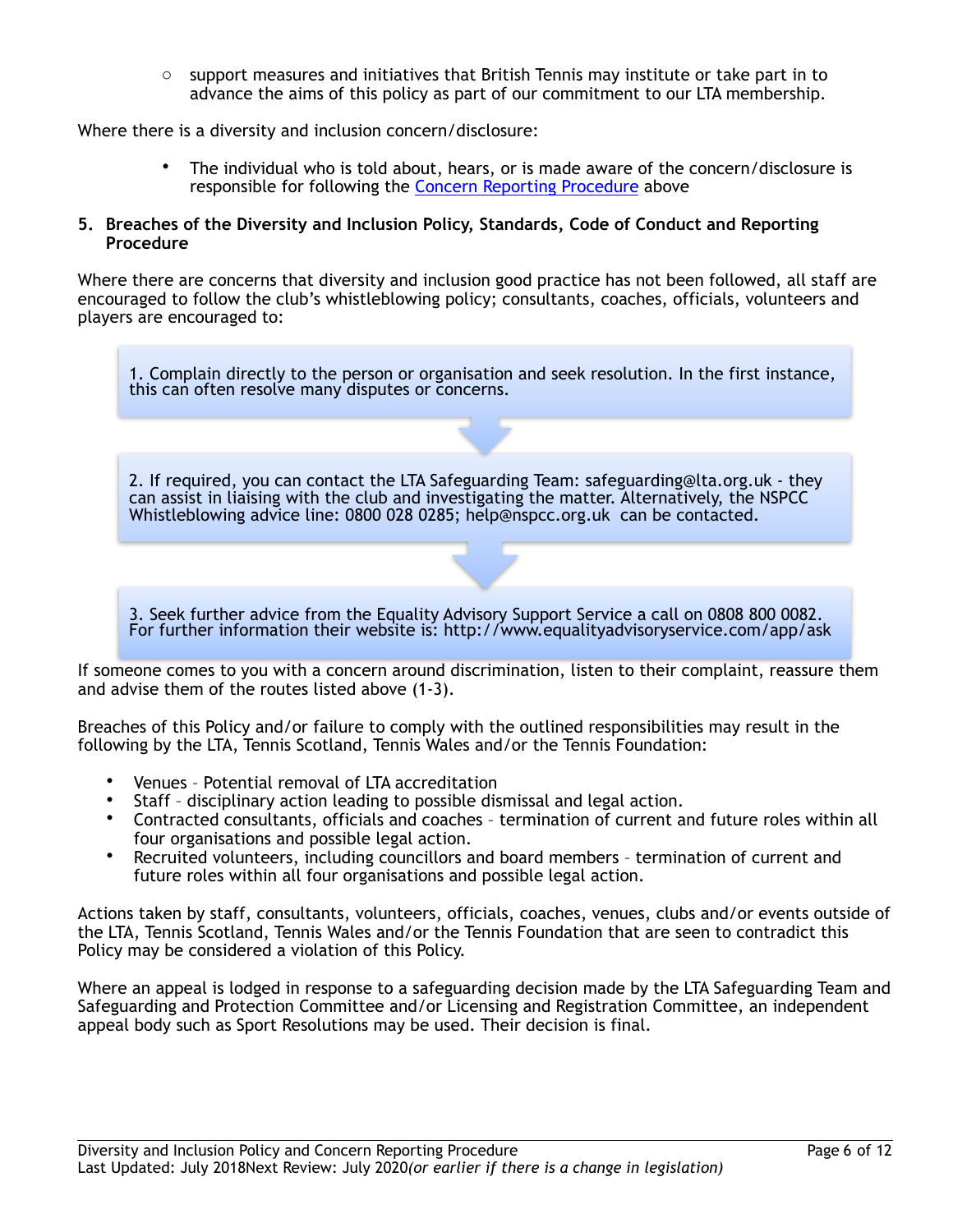# **Codes of Conduct**

# **All members of staff and volunteers agree to:**

- Prioritise the well-being of all children and adults at risk at all times
- Treat all children and adults at risk fairly and with respect
- Be a positive role model. Act with integrity, even when no one is looking
- Help to create a safe and inclusive environment both on and off court
- Not allow any rough or dangerous behaviour, bullying or the use of bad or inappropriate language
- Report all allegations of abuse or poor practice to the club Welfare Officer
- Not use any sanctions that humiliate or harm a child or adult at risk
- Value and celebrate diversity and make all reasonable efforts to meet individual needs
- Keep clear boundaries between professional and personal life, including on social media
- Have the relevant consent from parents/carers, children and adults before taking or using photos and videos
- Refrain from making physical contact with children or adults unless it is necessary as part of an emergency or congratulatory (e.g. handshake / high five)
- Refrain from smoking and consuming alcohol during club activities or coaching sessions
- Ensure roles and responsibilities are clearly outlined and everyone has the required information and training
- Avoid being alone with a child or adult at risk unless there are exceptional circumstances
- Refrain from transporting children or adults at risk, unless this is required as part of a club activity (e.g. away match) and there is another adult in the vehicle
- Not abuse, neglect, harm or discriminate against anyone; or act in a way that may be interpreted as such
- Not have a relationship with anyone under 18 for whom they are coaching or responsible for
- Not to have a relationship with anyone over 18 whilst continuing to coach or be responsible for them

# **All children agree to:**

- Be friendly, supportive and welcoming to other children and adults
- Play fairly and honestly
- Respect club staff, volunteers and Officials and accept their decisions
- Behave, respect and listen to your coach
- Take care of your equipment and club property
- Respect the rights, dignity and worth of all participants regardless of age, gender, ability, race, culture, religion or sexual identity
- Not use bad, inappropriate or racist language, including on social media
- Not bully, intimidate or harass anyone, including on social media
- Not smoke, drink alcohol or drugs of any kind on club premises or whilst representing the club at competitions or events
- Talk to the club Welfare Officer about any concerns or worries they have about themselves or other

#### **All adults agree to:**

- Positively reinforce your child and show an interest in their tennis
- Use appropriate language at all times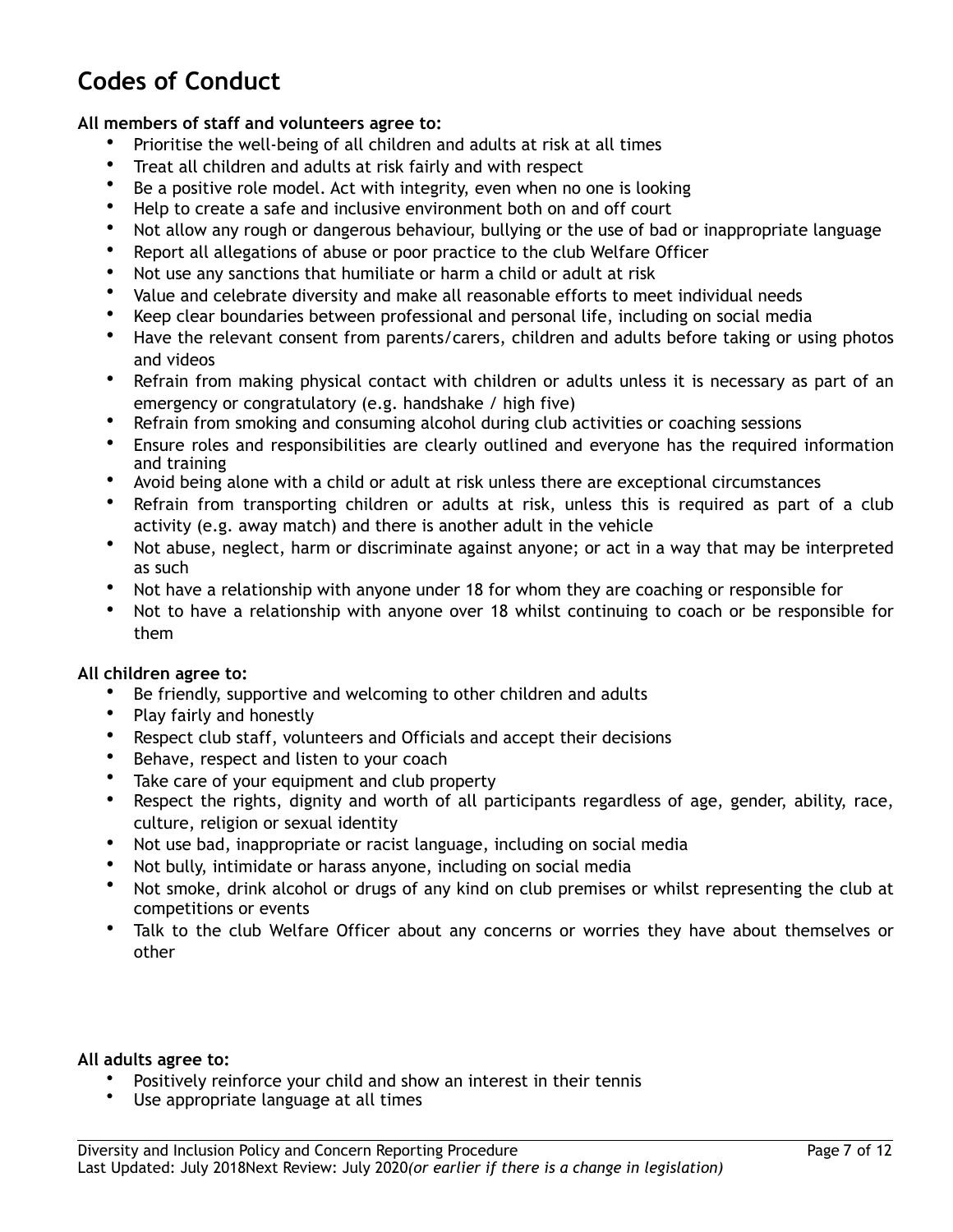- Be realistic and supportive
- Never ridicule or admonish a child for making a mistake or losing a match
- Treat all children, adults, volunteers, coaches, officials and members of staff with respect
- Behave responsibly at the venue; do not embarrass your child
- Accept the official's decisions and do not go on court or interfere with matches
- Encourage your child to play by the rules, and teach them that they can only do their best
- Deliver and collect your child punctually from the venue
- Ensure your child has appropriate clothing for the weather conditions
- Ensure that your child understands their code of conduct
- Adhere to your venue's safeguarding policy, diversity and inclusion policy, rules and regulations
- Provide emergency contact details and any relevant information about your child including medical history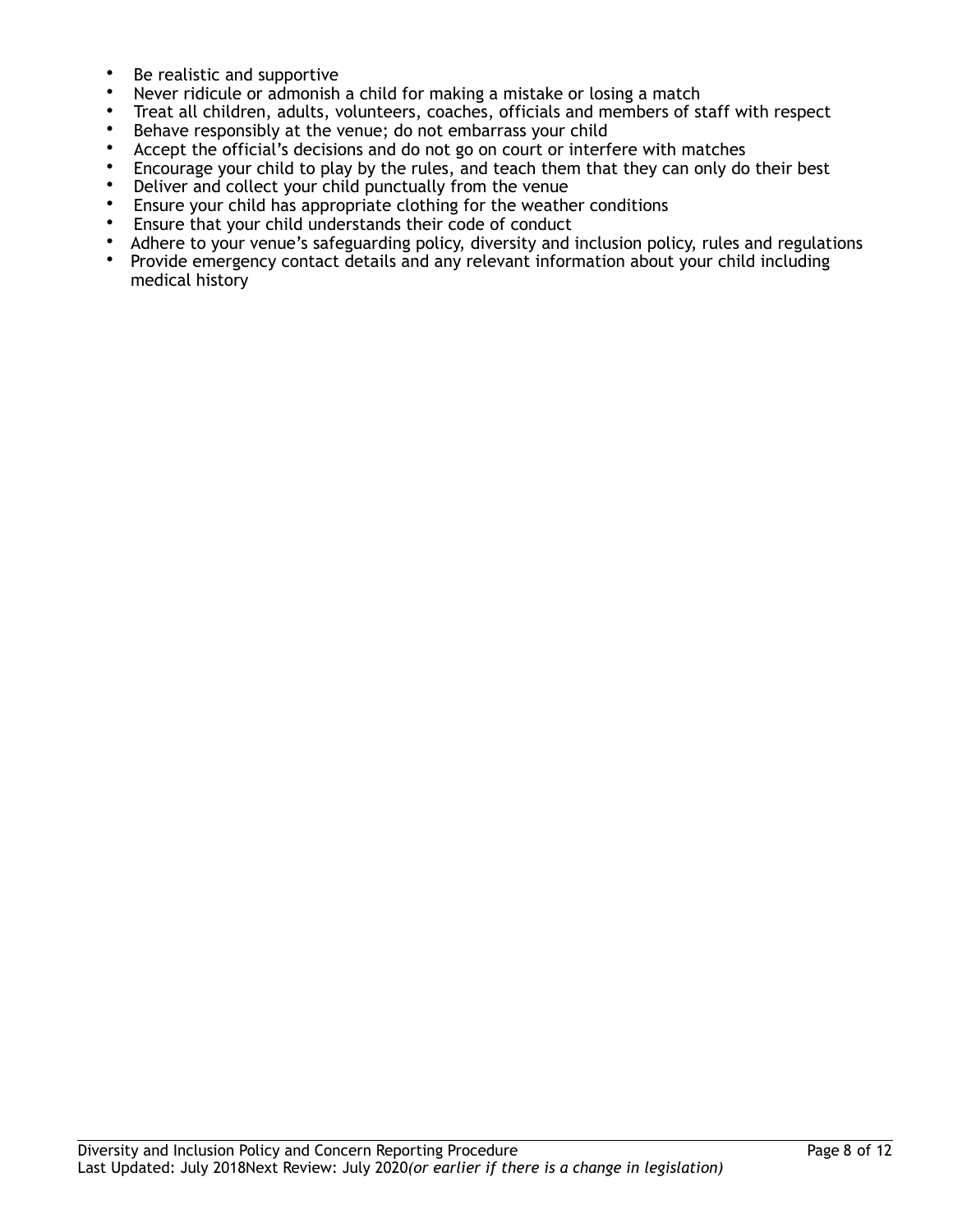# **Appendix A:**

## **Glossary of terms**

**Age:** This refers to a person belonging to a particular age group, which can mean people of the same age (e.g. 32-year old's) or range of ages (e.g. 18 - 30-year old's, or people over 50).

**Bisexual or Bi:** – refers to a person who has an emotional and/or sexual orientation towards more than one gender.

**Bullying:** can involve any form of physical, emotional, sexual or discriminatory abuse. It can also include cyber-bullying – using social media or mobile phones to perpetrate bullying.

**Direct discrimination:** treating someone less favourably than another person because of a protected characteristic.

**Disability: A person having a physical or mental impairment that has a substantial and long-term adverse effect on that person's ability to carry out normal day-to-day activities.** 

**Discrimination:** treating someone in a less favourable way and causing them harm, because of their age, disability, gender reassignment, marriage or civil partnership, pregnancy or maternity, race, religion or belief, sex or sexual orientation.

**Discrimination by association:** discrimination against someone because they are associated with another person who possesses a protected characteristic.

**Discrimination by perception:** discrimination against someone because of the belief that someone possesses a protected characteristic.

**Diversity:** acknowledging and celebrating the differences between groups of people and between individuals**.** 

**Equality**: treating everyone with fairness and respect and recognising and responding to the needs of individuals. Taking positive actions to address existing disadvantages and barriers affecting how people engage with and participate in tennis.

**Ethnicity**: the social group a person belongs to, and either identifies with or is identified with by others, as a result of a mix of cultural and other factors including language, diet, religion, ancestry and physical features traditionally associated with race. Ethnicity is essentially self-defined and may change over time.

**Gay**: refers to a man who has an emotional, romantic and/or sexual orientation towards men. Also, a generic term for lesbian and gay sexuality - some women define themselves as gay rather than lesbian.

**Gender identity: t**his is an individual's internal self-perception of their own gender. A person may identify as a man, as a woman, as neither man or woman (non-binary) or as androgyne/polygender.

**Gender reassignment**: The process of changing or transitioning from one gender to another.

**Harassment:** unwanted conduct related to a relevant protected characteristic, which has the purpose or effect of violating an individual's dignity or creating and intimidating, hostile, degrading, humiliating or offensive environment for that individual or creates an intimidating, hostile, degrading, humiliating or offensive environment. The focus is on the perception of the complainant not the intent of the perpetrator. Employees can complain of behaviour they find offensive even if it is not directed at them.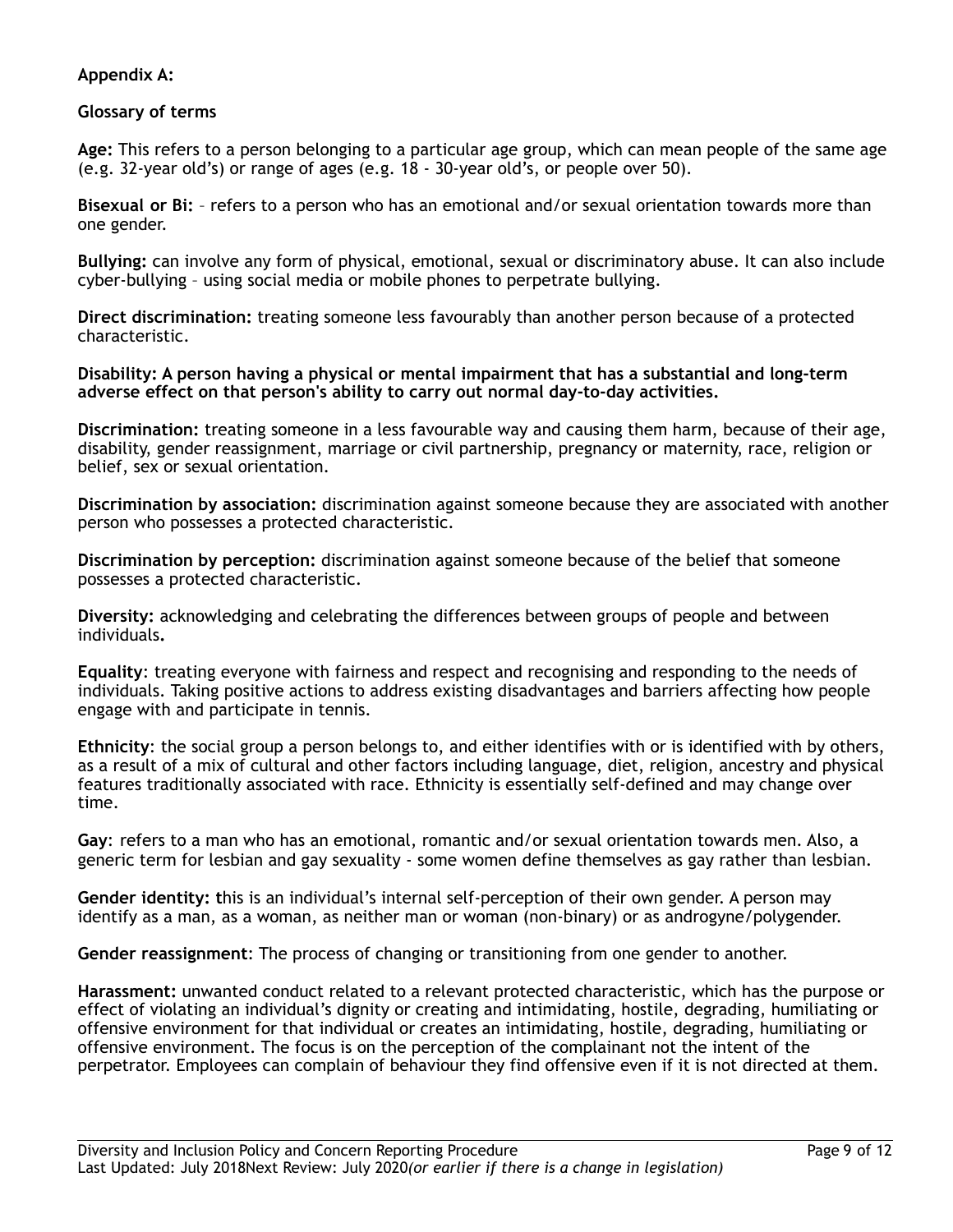**Hate crime:** crime that is targeted at a person because of hostility or prejudice towards that person's disability, race or ethnicity, religion or belief, sexual orientation or transgender identity. This can be committed against a person or property.

**Homophobia**: the fear, unreasonable anger, intolerance or/and hatred toward homosexuality, lesbian gay and bisexual people whether that person is homosexual or not.

**Inclusive leadership** – leaders who are aware of their own biases and preferences, actively seek out and consider different views and perspectives to inform better decision-making. They see diverse talent as a source of competitive advantage and inspire diverse people to drive organisational and individual performance towards a shared vision.

**An Inclusive Leader** – is a role model exemplar of inclusive behaviour; listens to and seeks out the views of diverse people and takes account of these views, without bias, in the decisions they make; appreciates that a diverse group of people will generate more creative solutions to problems and encourages this; inspires people through a shared vision of future success and motivates them to deliver it; leverages difference for high performance and provides responsive excellence to customers', clients' and service users' needs; provides positive feedback to boost people's self-efficacy; puts effort into helping diverse people identify their talents and develop them for performance now and future advancement; communicates authentically and honestly in a way that inspires trust, loyalty and well-being.

**Inclusion:** recognising that people from different backgrounds may have difference needs and expectations and may experience barriers in trying to access tennis. An inclusive venue is one that takes steps to attract and engage with people from many different backgrounds and meet their needs so that everyone has a positive experience and has the opportunity to achieve their potential.

**Indirect discrimination:** a practice, policy or rule which applies to everyone in the same way, but that has a worse effect on some people than others.

**LGBTQ:** an acronym for Lesbian, Gay, Bisexual, Trans and Questioning.

**Lesbian**: a woman who has an emotional romantic and /or sexual orientation towards women.

**Monitoring equality**: refers to data collection and analysis to check if people with protected characteristics are participating and being treated equally. For example: monitoring of the number of people with a disability who play tennis at our venue.

**Non-binary** – an umbrella term for a person who does not identify as only male or only female, or who may identify as both.

**Positive action:** a range of lawful actions that seek to overcome or minimise disadvantages (for example in employment opportunities) that people who share a protected characteristic have experienced, or to meet their different needs.

**Pregnancy and maternity**: pregnancy is the condition of being pregnant or expecting a baby. Maternity refers to the period after the birth, and is linked to maternity leave in the employment context. In the non-work context, protection against maternity discrimination is for 26 weeks after giving birth, and this includes treating a woman unfavourably because she is breastfeeding.

**Questioning**: it refers to the process of exploring your own sexual orientation and/or gender identity.

**Race:** refers to the protected characteristic of race. It refers to a group of people defined by their race, colour, and nationality (including citizenship) ethnic or national origins.

**Radicalisation, extremism and terrorist behavior**: Radicalisation is the process by which a person comes to support terrorism and/or forms of extremism. Extremism is vocal or active opposition to fundamental British values, including democracy, the rule of law, individual liberty and mutual respect and tolerance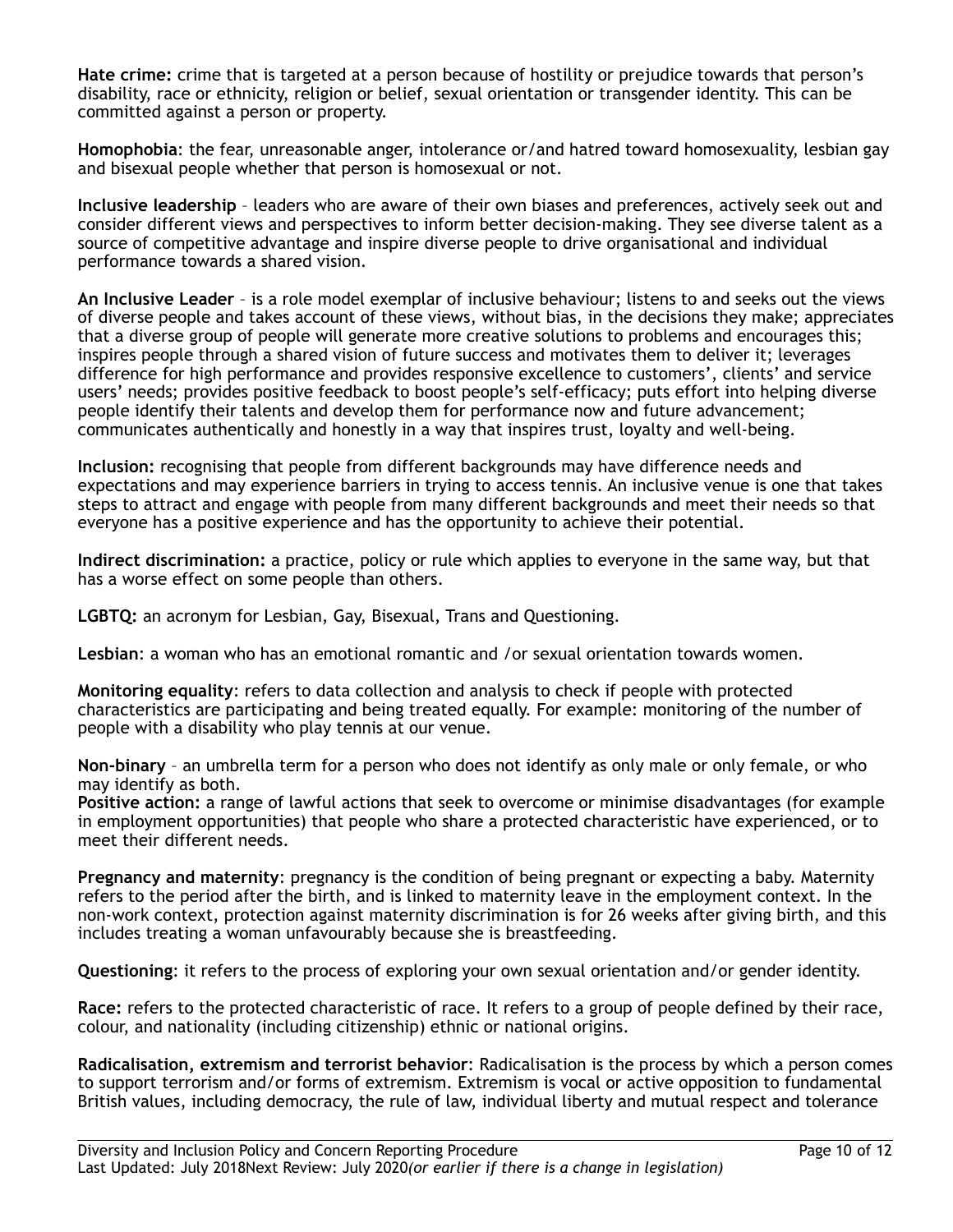of different faiths and beliefs. There is no single way to identify an individual who is likely to be susceptible to extremist ideology. The internet and the use of social media can be a major factor in the radicalisation of people.

**Reasonable adjustment**: What is considered reasonable will depend on all the circumstances of the case including the size of an organisation and its resources, what is practicable, the effectiveness of what is being proposed and the likely disruption that would be caused by taking the measure in question as well as the availability of financial assistance

**Religion or belief:** religion has the meaning usually given to it but belief includes religious and philosophical beliefs including lack of belief (e.g. atheism). Generally, a belief should affect your life choices or the way you live for it to be included in the definition.

**Sex:** refers to the biological makeup such as primary and secondary sexual characteristics, genes, and hormones. The legal sex is usually assigned at birth and has traditionally been understood as consisting of two mutually exclusive groups, namely men and women.

**Sexual orientation:** a person's emotional, romantic and/or sexual attraction to another person.

**Trans:** an umbrella term to describe people whose gender is not the same as, or does not sit comfortably with, the sex they were assigned at birth. Trans people may describe themselves using one or more of a wide variety of terms, including (but not limited to) transgender, cross dresser, non-binary, genderqueer (GQ).

**Transphobia**: the fear, unreasonable anger, dislike, intolerance or/and hatred toward trans people, whether that person has undergone gender reassignment or is perceived to have done that.

**Transsexual Person:** someone who has started the process of changing their gender identity is undergoing or has undergone gender reassignment.

**Unconscious bias or implicit bias:** this refers to a bias that we are unaware of, and which happens outside of our control. It is a bias that happens automatically and is triggered by our brain making quick judgments and assessments of people and situations, influenced by our background, cultural environment and personal experiences.

**Victimisation:** when someone is treated badly because they have made or supported a complaint or grievance.